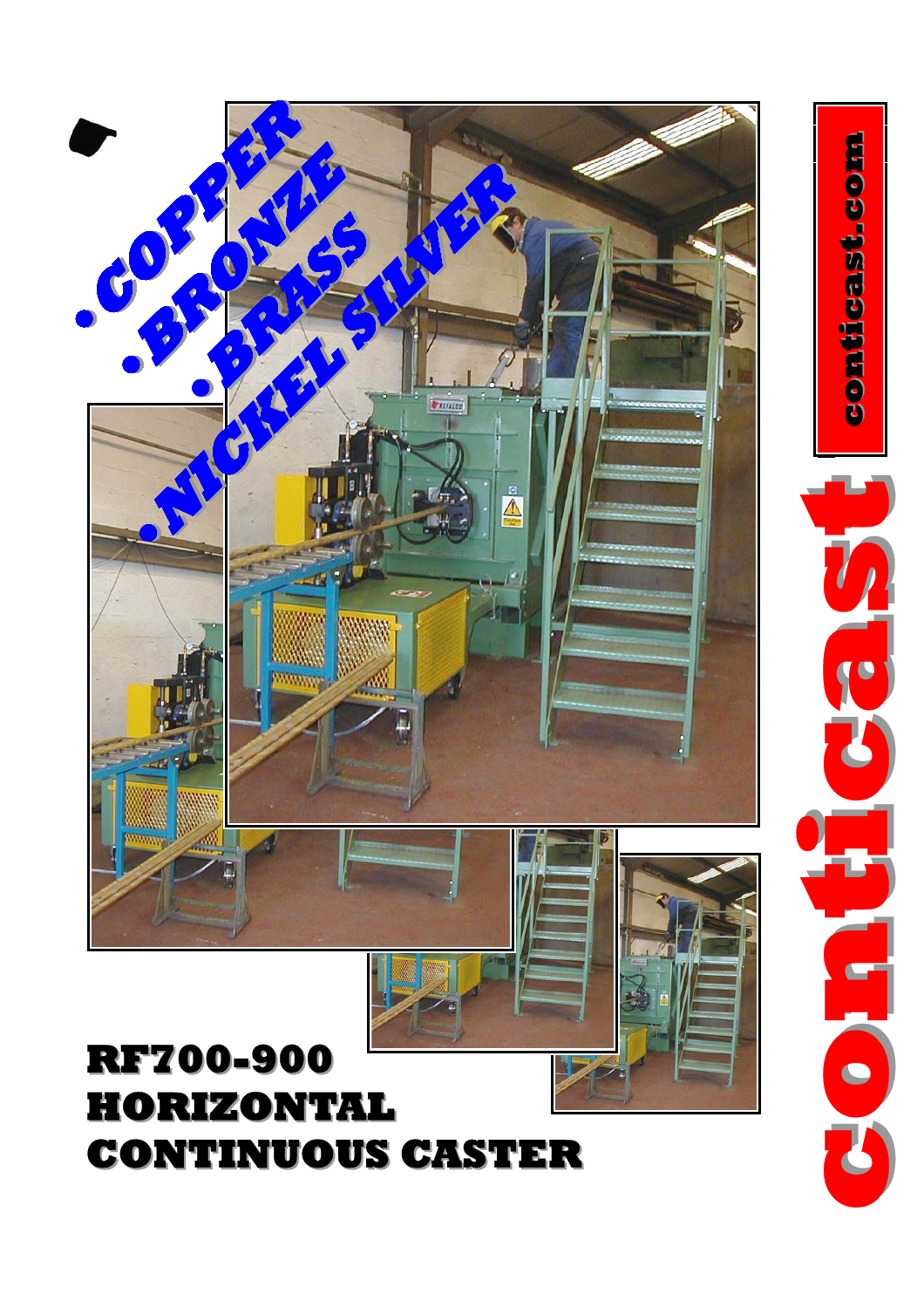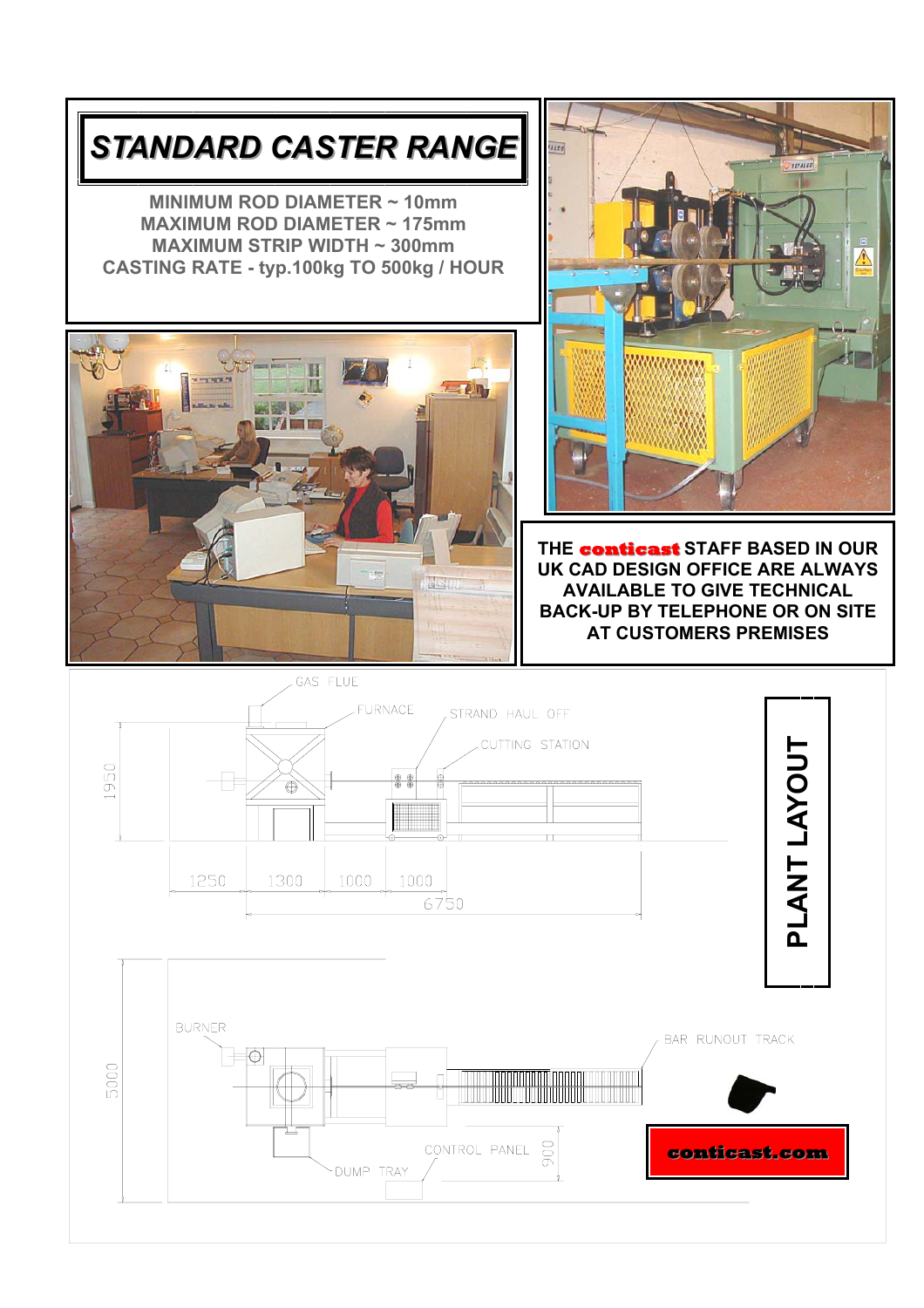

- **CHOICE OF FUELS: GAS, OIL OR ELECTRIC**
- **LOW OPERATING COSTS**
- **BACK TILTING FACILITY FOR RAPID HOT DIE CHANGE**
- **USER FRIENDLY**
- **TECHNICAL BACK-UP**
- **STANDARD SILICON CARBIDE & GRAPHITE CRUCIBLES RF700kg & RF900kg**
- **QUIET OPERATION**
- **INSULATED SWING LID**
- **SINGLE OR MULTI-STRAND**
- **AC DRIVE STRAND HAUL OFF SYSTEM**
- **CONTROL PANEL WITH DIGITAL TEMPERATURE CONTROLLERS**
- **LOADING PLATFORM WITH ACCESS STEPS**
- **NO FOUNDATIONS REQUIRED**

**conticast.com**

**THE conticast conticast RF700-900 HORIZONTAL CASTER HAS BEEN DEVELOPED SO THAT IT CAN BE OPERATED AND MAINTAINED WITH MINIMAL TECHNICAL KNOWLEDGE.** 

**SIMPLE FUEL BURNER /POWER PACK SYSTEMS COMBINED WITH BASIC ELECTRO-MECHANICAL CONTROLS ENABLE PRODUCTION OF CONTINUOUS CAST COPPER ALLOYS IN ENVIRONMENTS WITH LIMITED INFRASTRUCTURE AND VARIABLE POWER SUPPLIES.** 

## **conticast conticast HORIZONTAL HORIZONTAL CASTER**

## FOR SMALL/MEDIUM SCALE PRODUCTION OF RODS, TUBES AND SECTIONS IN COPPER AND SILVER ALLOYS

- 
- 
- 
- SILICON BRONZE TIN BRONZE
- COPPER / SILVER PHOSPHOR BRONZE - GUNMETAL - ALUMINIUM BRONZE - BRASSES - NICKEL BRASS